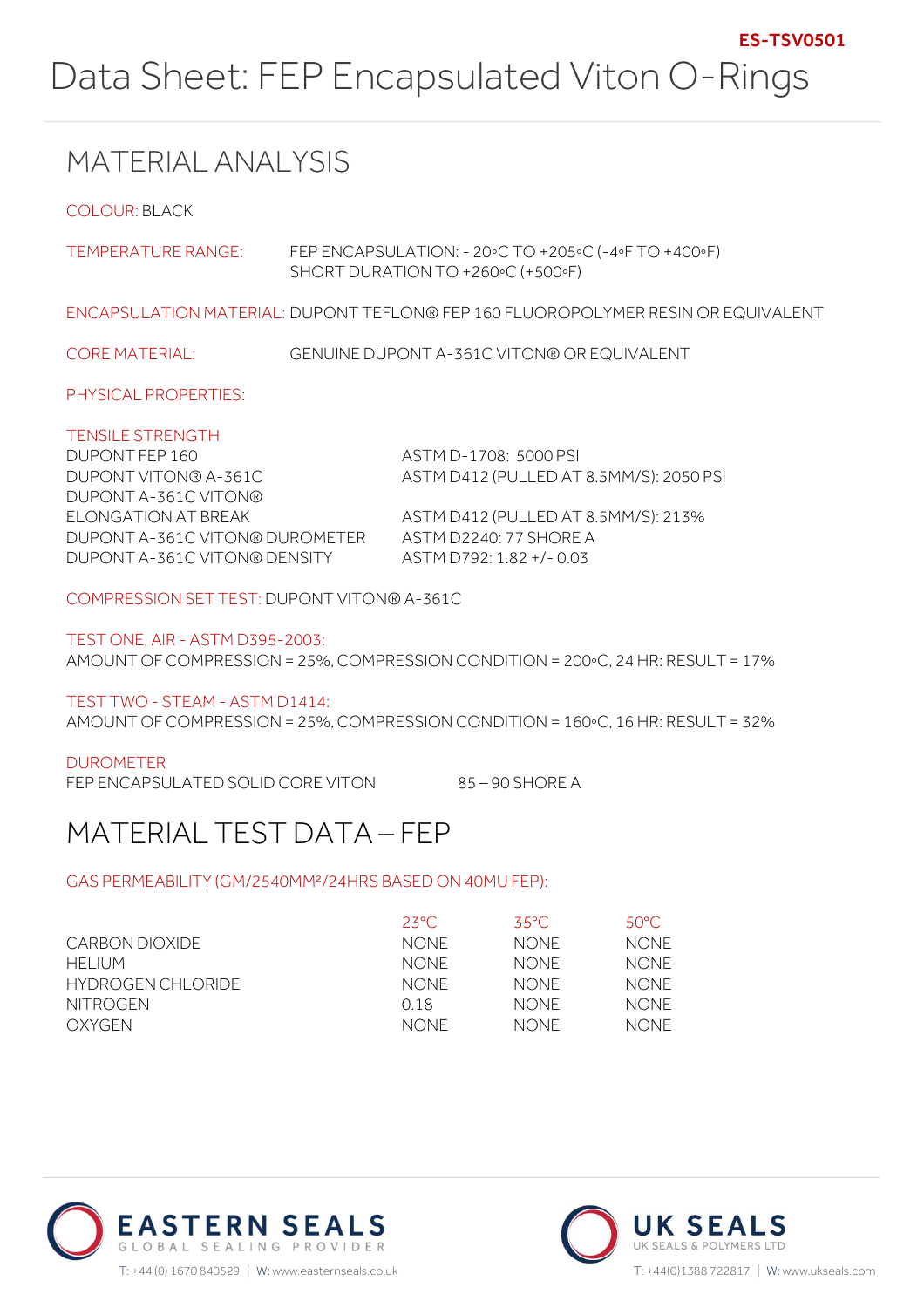#### VAPOUR PERMEABILITY (GM/2540MM²/24HRS BASED ON 40MU FEP):

|                                  | $23^{\circ}$ C | $35^{\circ}$ C | $50^{\circ}$ C |
|----------------------------------|----------------|----------------|----------------|
| ACETIC ACID (ETHANOIC ACID)      | <b>NONE</b>    | 0.42           | <b>NONE</b>    |
| ACETONE (ETHANONE)               | <b>NONE</b>    | 0.42           | <b>NONE</b>    |
| <b>BENZENE</b>                   | 0.15           | 0.64           | <b>NONE</b>    |
| N-BUTYL ETHER                    | 0.08           | <b>NONE</b>    | 0.65           |
| <b>DECANE</b>                    | 0.72           | <b>NONE</b>    | 1.03           |
| <b>ETHANOL</b>                   | 0.11           | 0.69           | <b>NONE</b>    |
| ETHYL ACETATE (ETHYL ETHANOATE   | 0.06           | 0.77           | 2.90           |
| <b>HEXANE</b>                    | <b>NONE</b>    | 0.57           | <b>NONE</b>    |
| <b>HYDROCHLORIC ACID 20%</b>     | <b>NONE</b>    | <b>NONE</b>    | <b>NONE</b>    |
| <b>METHANOL</b>                  | <b>NONE</b>    | <b>NONE</b>    | 5.61           |
| PIPERIDINE (PENTAMETHYLENEAMINE) | 0.04           | <b>NONE</b>    | <b>NONE</b>    |
| SODIUM HYDROXIDE 50%             | <b>NONE</b>    | <b>NONE</b>    | <b>NONE</b>    |
| <b>SULPHURIC ACID</b>            | <b>NONE</b>    | <b>NONE</b>    | <b>NONE</b>    |
| <b>TETRACHLOROMETHANE</b>        | 0.11           | 0.31           | <b>NONE</b>    |
| <b>TOLUENE</b>                   | 0.37           | <b>NONE</b>    | 2.93           |
| WATER                            | 0.09           | 0.45           | 0.89           |

### ABSORPTION (168HRS AT TEMPERATURE STATED, PFA & FEP):

|                              | TEST TEMP °C | RANGE OF WEIGHT GAIN |
|------------------------------|--------------|----------------------|
| <b>ANILINE</b>               | 185          | 0.3 TO 0.4%          |
| <b>ACETOPHENONE</b>          | 201          | $0.6$ TO 0.8%        |
| BENZALDEHYDE                 | 179          | $0.4$ TO 0.5%        |
| <b>BROMINE</b>               | 22           | 0.5% (PFA ONLY)      |
| <b>CHLORINE</b>              | 120          | $0.5$ TO 0.6%        |
| CHLOROSULPHONIC ACID         | 150          | 0.7 TO 0.8%          |
| CHROMIC ACID 50%             | 120          | 0.01% BOTH           |
| DIMTHYL SULPHOXIDE           | 190          | 0.1 TO 0.2%          |
| <b>FERRIC CHLORIDE 25%</b>   | 100          | 0.01% BOTH           |
| FREON 113                    | 47           | 1.2% (PFA ONLY)      |
| <b>HYDROCHLORIC ACID 37%</b> | 120          | 0.01 TO 0.03%        |
| ISO-OCTANE                   | 99           | 0.7 TO 0.8%          |
| NITROBENZENE                 | 210          | 0.7 TO 0.9%          |
| PERCHLOROETHYLENE            | 121          | 2.0 TO 2.3%          |
| PHOSPHORIC ACID              | 100          | 0.01% BOTH           |
| SULPHURYL CHLORIDE           | 68           | 1.7 TO 2.7%          |
| <b>TETRACHLOROMETHANE</b>    | 78           | 2.3 TO 2.4%          |
| <b>TOLUENE</b>               | 110          | 0.7 TO 0.8%          |
| TRIBUTYL PHOSPHATE           | 200          | 1.8 TO 2.0%          |
| <b>ZINC CHLORIDE</b>         | 100          | 0.01% TO 0.03%       |



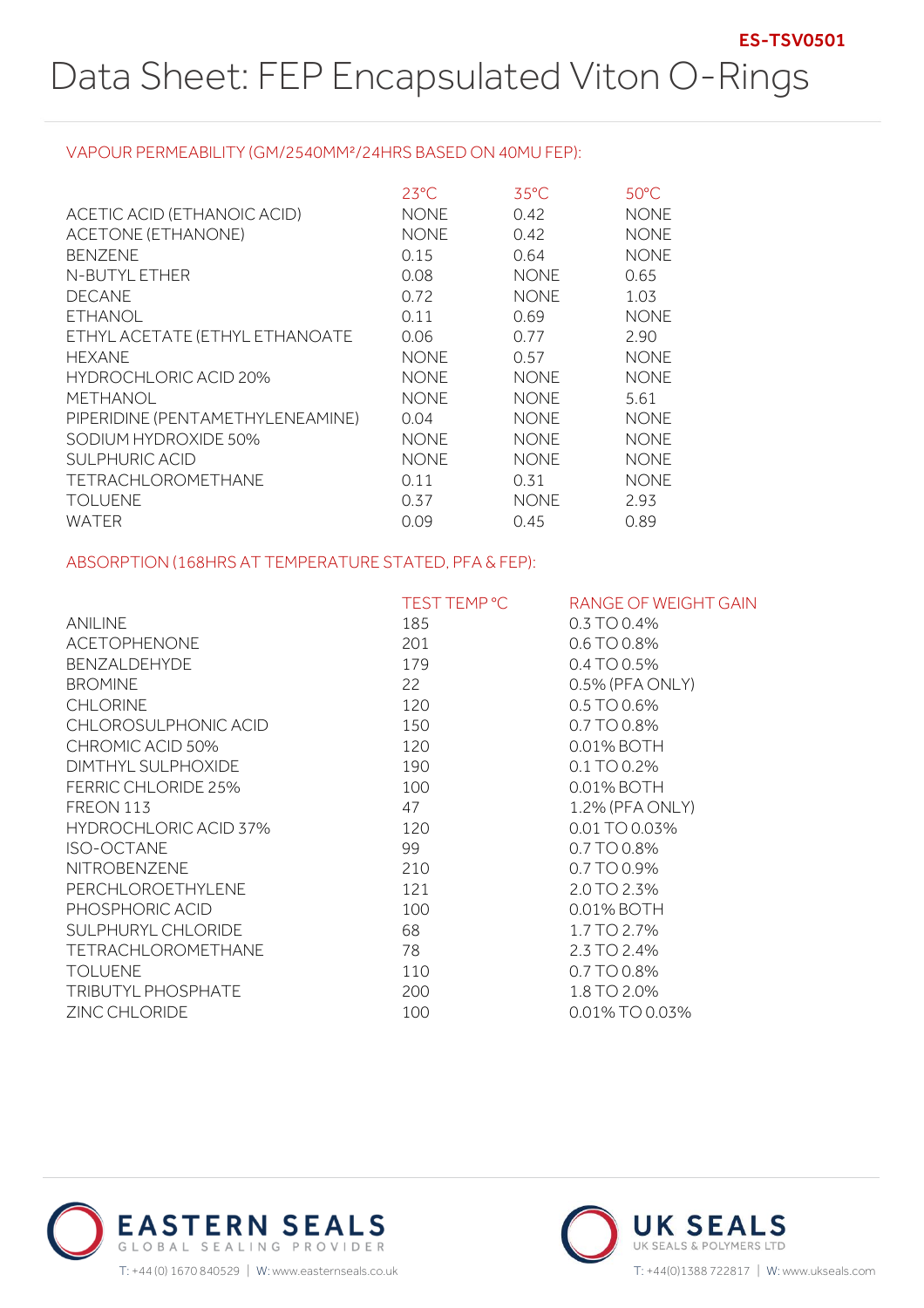### ABSORPTION (LONG TERM AT TEMPERATURE STATED, PFA & FEP):

|                                 | TEST TEMP °C | RANGE OF WEIGHT GAIN |
|---------------------------------|--------------|----------------------|
| ACETONE (ETHANONE)              | 50           | 0.4% ON 12 MONTHS    |
| AMMONIUM HYDROXIDE              | 70           | 0.1% ON 12 MONTHS    |
| ETHANOL 95%                     | 50           | 0.01% ON 12 MONTHS   |
| ETHANOL 95%                     | 70           | 0.01% ON 2 WEEKS     |
| ETHYL ACETATE (ETHYL ETHANOATE) | 50           | 0.7% ON 12 MONTHS    |
| HYDROCHLORIC ACID 10%           | 70           | 0.01% ON 12 MONTHS   |
| NITRIC ACID 10%                 | 70           | 0.1% ON 12 MONTHS    |
| SODIUM HYDROXIDE 10%            | 70           | 0.1% ON 12 MONTHS    |
| <b>SULPHURIC ACID 30%</b>       | 70           | 0.01% ON 12 MONTHS   |
| <b>TETRACHLOROMETHANE</b>       | 50           | 1.6% ON 12 MONTHS    |
| <b>TETRACHLOROMETHANE</b>       | 70           | 1.9% ON 2 WEEKS      |
| <b>TOLUENE</b>                  | 50           | 0.6% ON 12 MONTHS    |
| <b>TOLUENE</b>                  | 70           | 0.6% ON 2 WEEKS      |

## MATERIAL TEST DATA – DUPONT VITON® A-361C

#### ASTM D412, PULLED AT 8.5MM/S

#### STRESS/STRAIN @ 23°C (73°F) - AFTER AGING 70 hrs @ 200°C (392°F)

| 100% MODULUS        | 730 psi    |
|---------------------|------------|
| TENSILE STRENGTH    | 1,810 psi  |
| ELONGATION AT BREAK | 208%       |
| HARDNESS            | 76 SHORE A |

#### ASTM D412, PULLED AT 8.5MM/S

#### STRESS/STRAIN @ 23°C (73°F) - AFTER AGING 168 hrs @ 200°C (392°F)

100% MODULUS 815 psi TENSILE STRENGTH 1,850 psi ELONGATION AT BREAK 205% HARDNESS 79 SHORE A

#### ASTM D412, PULLED AT 8.5MM/S

#### STRESS/STRAIN @ 23°C (73°F) - AFTER AGING 70 hrs @ 232°C (450°F)

100% MODULUS 760 psi TENSILE STRENGTH 1,905 psi ELONGATION AT BREAK 208% HARDNESS 76 SHORE A



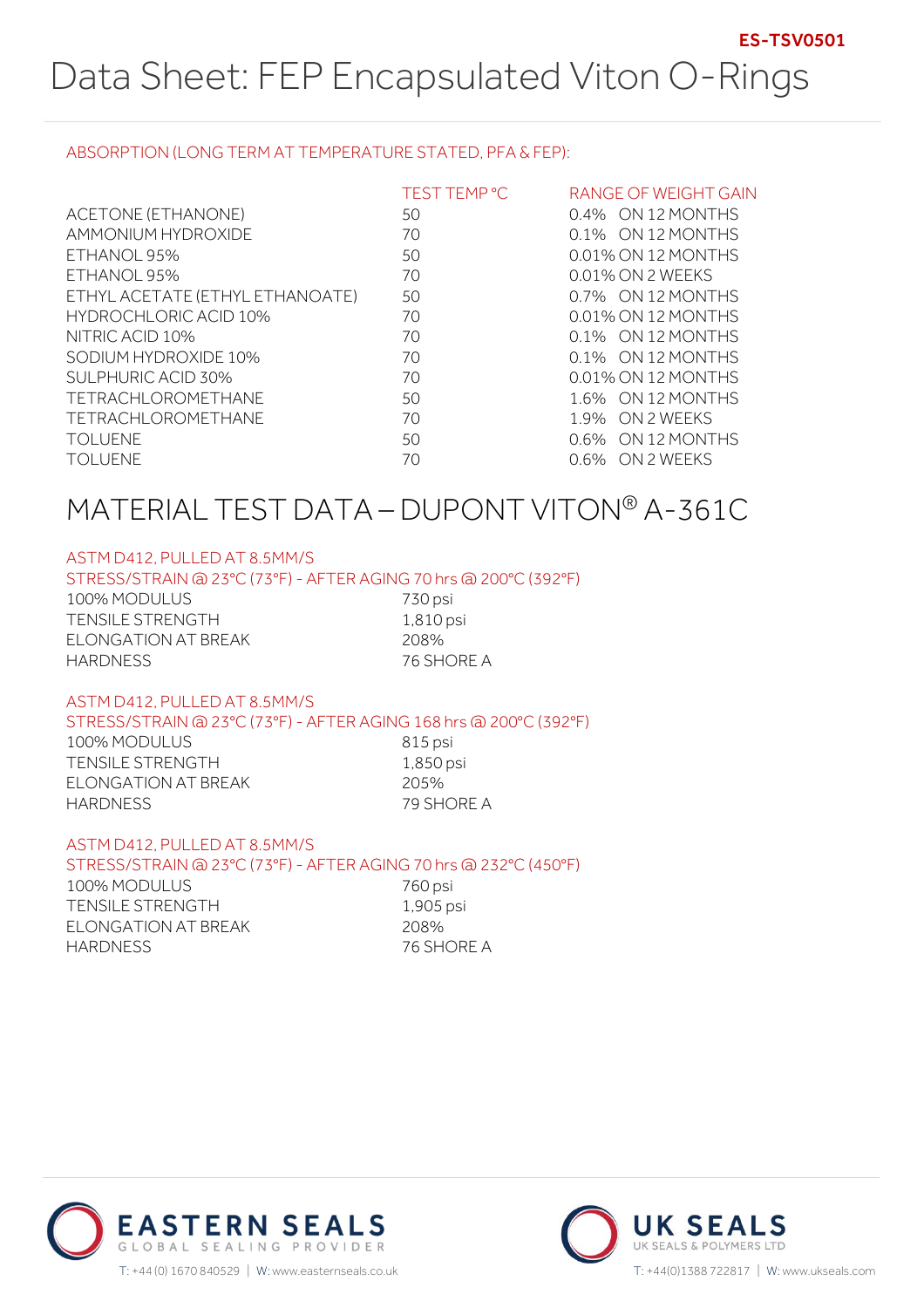### SPECIFICATIONS

Manufactured to meet the requirements of; AS568/BS1806 tolerance specifications.

#### RESTRICTION OF HAZARDOUS SUBSTANCES (ROHS)

The restrictions of the use of certain Hazardous Substances (ROHS) Directives 2002/95/EC and 2002/96/EG came into force on 1st July 2006.

We recognise these requirements and declare that all products sold by us do comply with the European Directives.

#### REGISTRATION, EVALUATION, AUTHORISATION AND RESTRICTION OF CHEMICALS (REACH)

The EU Regulations (EC 1907/2006) came into force on 1st June 2007. We are familiar with the European Regulation on chemicals being the producer of products from raw materials. The elements of our product that could be considered chemical based are in actual fact rubber, being Viton® and is classified in the Regulations as polymers and is therefore exempt.

## COMPLIANCES - FEP/PFA ENCAPSULATION

#### FDA

The clear TEFLON FEP/PFA Encapsulation of our Encapsulated 'O' Ring complies with Part 177 of Title 21 of the Food and Drug Administration regulations for safe use as articles or components of articles for producing, manufacturing, processing, preparing, treating, packing, transporting or holding food in accordance with FDA regulation 21.CFR.177.1550.

We confirm that we do not use any part of the *Jatropha* plant in the manufacture of our FEP/PFA Encapsulated 'O'-Rings.

#### 3A® SANITARY STANDARD

Further, we can advise that Table One (attached) of number 20-22 3A® Sanitary Standard documents that FEP and PFA materials, to the previously mentioned FDA 21.CFR.177.1550 Compliance standard, is also compliant to this 3A® Sanitary Standard Number 20-22.

#### USP CLASS VI

Teflon® FEP/PFA fluoropolymers have been tested in accordance with USP Protocol and meet the requirements of a USP Class VI plastic.

#### EU VO 1935/2004

We have researched and evaluated BFR documentation especially "Recommendations of the Federal Institute for Risk Assessment on Plastics intended to come in to contact with Food".

The principle underlying this Regulation is that any material or article intended to come into contact directly or indirectly with food must be sufficiently inert to preclude substances from being transferred to food in quantities large enough to endanger human health or to bring about an unacceptable change in the composition of the food or a deterioration in its organoleptic properties.

On our Encapsulated 'O' Rings, the outer encapsulate is an FEP or PFA melt processable polymer of P.T.F.E. (Otherwise known as the brand Teflon®). These material P.T.F.E polymers are highly inert and are utilised intensively in industrial Food Processing, and Domestic Food cooking equipment.